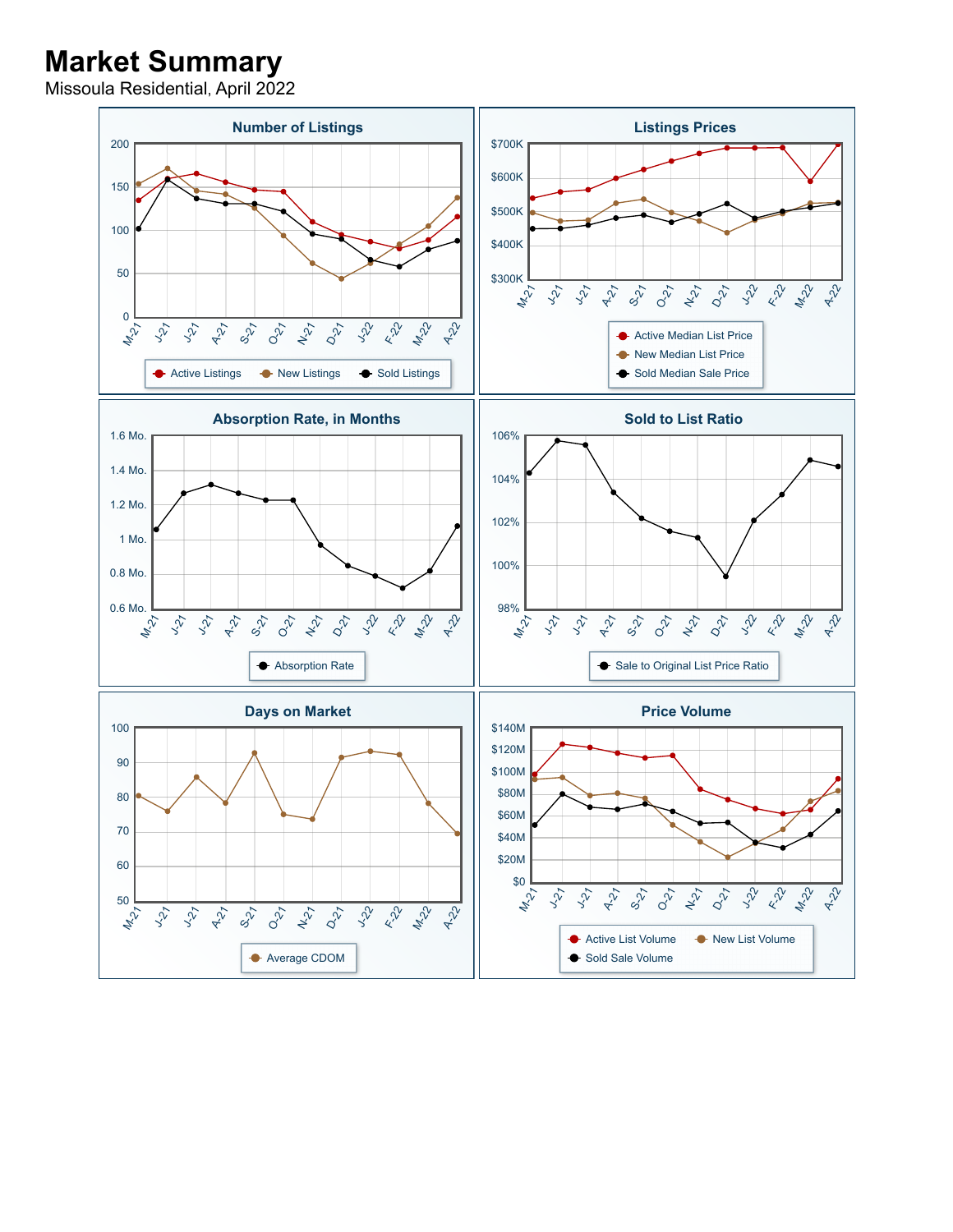| <b>Summary Statistics</b> |           |           |         |                 |                 |           |
|---------------------------|-----------|-----------|---------|-----------------|-----------------|-----------|
|                           | Apr-22    | Apr-21    | $%$ Chg | <b>2022 YTD</b> | <b>2021 YTD</b> | % Chg $ $ |
| Absorption Rate           | 1.08      | 1.04      | 3.85    | 0.85            | 1.04            | $-18.27$  |
| Average List Price        | \$811.464 | \$724.780 | 11.96   | \$646.201       | \$574.184       | 12.54     |
| Median List Price         | \$699.950 | \$529.900 | 32.09   | \$550,000       | \$439.900       | 25.03     |
| Average Sale Price        | \$736.830 | \$464.075 | 58.77   | \$605.586       | \$472.025       | 28.30     |
| Median Sale Price         | \$525,000 | \$405,000 | 29.63   | \$513.500       | \$413,800       | 24.09     |
| Average CDOM              | 69        | 84        | -17.86  | 81              | 91              | $-10.99$  |
| Median CDOM               | 43        | 44        | $-2.27$ | 45              | 48              | $-6.25$   |

| <b>Sold Listings</b> |                                          |                |          |                |                |                   | <b>Pending Listings</b> |                         |                |          |                |              |          |
|----------------------|------------------------------------------|----------------|----------|----------------|----------------|-------------------|-------------------------|-------------------------|----------------|----------|----------------|--------------|----------|
|                      | <b>Year to Date</b><br><b>This Month</b> |                |          |                |                | <b>This Month</b> |                         | <b>Year to Date</b>     |                |          |                |              |          |
|                      | 2022                                     | 2021           | % Chg    | 2022           | 2021           | % Chg             |                         | 2022                    | 2021           | % Chg    | 2022           | 2021         | % Chg    |
| 0-99.999             | 0                                        | $\mathbf 0$    | 0.0      | $\Omega$       | 1              | $-100.0$          | 0-99,999                | 0                       | $\mathbf 0$    | 0.0      | 0              | $\mathbf{1}$ | $-100.0$ |
| 100,000-149,999      | $\Omega$                                 | $\mathbf{1}$   | $-100.0$ | 0              | 4              | $-100.0$          | 100,000-149,999         | 1                       | 0              | N/A      | 1              | 3            | $-66.7$  |
| 150,000-199,999      | 0                                        | 4              | $-100.0$ | $\overline{2}$ | 11             | $-81.8$           | 150,000-199,999         | $\overline{2}$          | 4              | $-50.0$  | 4              | 14           | $-71.4$  |
| 200,000-249,999      | 1                                        | $\overline{2}$ | $-50.0$  | $\overline{7}$ | 10             | $-30.0$           | 200,000-249,999         | 1                       | 3              | $-66.7$  | 5              | 10           | $-50.0$  |
| 250,000-299,999      | 0                                        | 5              | $-100.0$ | $\overline{7}$ | 20             | $-65.0$           | 250,000-299,999         | 3                       | 13             | $-76.9$  | 12             | 55           | $-78.2$  |
| 300,000-349,999      | 8                                        | 19             | $-57.9$  | 16             | 50             | $-68.0$           | 300,000-349,999         | $\overline{\mathbf{4}}$ | 15             | $-73.3$  | 24             | 59           | $-59.3$  |
| 350,000-399,999      | 5                                        | 26             | $-80.8$  | 26             | 63             | $-58.7$           | 350,000-399,999         | 10                      | 25             | $-60.0$  | 44             | 74           | $-40.5$  |
| 400,000-449,999      | 11                                       | 20             | $-45.0$  | 41             | 57             | $-28.1$           | 400,000-449,999         | 8                       | 22             | $-63.6$  | 32             | 59           | $-45.8$  |
| 450,000-499,999      | 12                                       | 9              | 33.3     | 36             | 39             | $-7.7$            | 450,000-499,999         | 18                      | 14             | 28.6     | 41             | 42           | $-2.4$   |
| 500,000-549,999      | 15                                       | 8              | 87.5     | 37             | 17             | 117.6             | 500,000-549,999         | 9                       | 8              | 12.5     | 26             | 27           | $-3.7$   |
| 550,000-599,999      | 5                                        | 6              | $-16.7$  | 22             | 15             | 46.7              | 550,000-599,999         | 9                       | 10             | $-10.0$  | 34             | 35           | $-2.9$   |
| 600,000-649,999      | 9                                        | 4              | 125.0    | 29             | 12             | 141.7             | 600,000-649,999         | $\overline{7}$          | $\overline{2}$ | 250.0    | 18             | 9            | 100.0    |
| 650,000-699,999      | 4                                        | 3              | 33.3     | 14             | 12             | 16.7              | 650,000-699,999         | 7                       | 11             | $-36.4$  | 17             | 25           | $-32.0$  |
| 700,000-749,999      | 4                                        | 3              | 33.3     | 11             | 9              | 22.2              | 700,000-749,999         | 4                       | 4              | 0.0      | 14             | 11           | 27.3     |
| 750,000-799,999      | 1                                        | $\mathbf{1}$   | 0.0      | 9              | 3              | 200.0             | 750,000-799,999         | 3                       | $\mathbf{1}$   | 200.0    | 12             | 3            | 300.0    |
| 800,000-849,999      | 5                                        | $\overline{2}$ | 150.0    | 10             | 6              | 66.7              | 800,000-849,999         | 2                       | 0              | N/A      | 8              | 4            | 100.0    |
| 850,000-899,999      | 0                                        | $\Omega$       | 0.0      | 3              | 0              | N/A               | 850,000-899,999         | 2                       | $\mathbf 0$    | N/A      | 5              | 0            | N/A      |
| 900,000-949,999      | $\Omega$                                 | $\mathbf{1}$   | $-100.0$ | 4              | $\overline{2}$ | 100.0             | 900,000-949,999         | 3                       | $\Omega$       | N/A      | 3              | 1            | 200.0    |
| 950,000-999,999      | 1                                        | $\mathbf{1}$   | 0.0      | 1              | 6              | $-83.3$           | 950,000-999,999         | 1                       | $\mathbf{1}$   | 0.0      | 3              | 7            | $-57.1$  |
| 1,000,000-1,099,999  | 1                                        | $\overline{2}$ | $-50.0$  | 2              | 3              | $-33.3$           | 1,000,000-1,099,999     | $\Omega$                | $\mathbf{0}$   | 0.0      | 1              | 1            | 0.0      |
| 1,100,000-1,199,999  | $\overline{2}$                           | $\mathbf{1}$   | 100.0    | 3              | $\overline{2}$ | 50.0              | 1,100,000-1,199,999     | 2                       | $\mathbf{1}$   | 100.0    | 5              | 3            | 66.7     |
| 1,200,000-1,299,999  | $\Omega$                                 | $\Omega$       | 0.0      | 3              | 0              | N/A               | 1,200,000-1,299,999     | 2                       | 0              | N/A      | 5              | 3            | 66.7     |
| 1,300,000-1,399,999  | 1                                        | $\mathbf{1}$   | 0.0      | 1              | $\overline{2}$ | $-50.0$           | 1,300,000-1,399,999     | $\overline{2}$          | 0              | N/A      | 4              | 3            | 33.3     |
| 1,400,000-1,499,999  | $\Omega$                                 | $\mathbf 0$    | 0.0      | $\mathbf{1}$   | 0              | N/A               | 1,400,000-1,499,999     | $\mathbf 0$             | $\mathbf 0$    | 0.0      | $\overline{2}$ | 0            | N/A      |
| 1,500,000-1,599,999  | $\Omega$                                 | $\Omega$       | 0.0      | 0              | 0              | 0.0               | 1,500,000-1,599,999     | 0                       | $\overline{2}$ | $-100.0$ | 1              | 2            | $-50.0$  |
| 1,600,000-1,699,999  | 1                                        | $\mathbf{1}$   | 0.0      | 1              | $\overline{2}$ | $-50.0$           | 1,600,000-1,699,999     | $\Omega$                | $\Omega$       | 0.0      | 1              | 1            | 0.0      |
| 1,700,000-1,799,999  | $\Omega$                                 | $\Omega$       | 0.0      | 1              | 0              | N/A               | 1,700,000-1,799,999     | 0                       | $\mathbf 0$    | 0.0      | 1              | 0            | N/A      |
| 1,800,000-1,899,999  | $\Omega$                                 | $\mathbf 0$    | 0.0      | $\mathbf 0$    | 0              | 0.0               | 1,800,000-1,899,999     | $\Omega$                | 0              | 0.0      | 0              | 0            | 0.0      |
| 1,900,000-1,999,999  | $\Omega$                                 | $\Omega$       | 0.0      | 1              | 0              | N/A               | 1,900,000-1,999,999     | $\Omega$                | $\mathbf 0$    | 0.0      | 0              | 0            | 0.0      |
| 2,000,000-2,249,999  | $\Omega$                                 | $\Omega$       | 0.0      | 0              | $\mathbf{1}$   | $-100.0$          | 2,000,000-2,249,999     | $\Omega$                | $\Omega$       | 0.0      | 0              | 0            | 0.0      |
| 2,250,000-2,499,999  | 1                                        | $\Omega$       | N/A      | 1              | $\overline{0}$ | N/A               | 2,250,000-2,499,999     | $\Omega$                | 0              | 0.0      | 2              | 3            | $-33.3$  |
| 2,500,000-2,749,999  | $\Omega$                                 | $\Omega$       | 0.0      | 0              | 0              | 0.0               | 2,500,000-2,749,999     | $\Omega$                | 0              | 0.0      | 0              | 0            | 0.0      |
| 2,750,000-2,999,999  | $\Omega$                                 | $\mathbf 0$    | 0.0      | $\mathbf 0$    | 0              | 0.0               | 2,750,000-2,999,999     | $\Omega$                | 0              | 0.0      | 0              | 1            | $-100.0$ |
| 3,000,000-3,249,999  | $\Omega$                                 | $\Omega$       | 0.0      | 0              | 0              | 0.0               | 3,000,000-3,249,999     | $\Omega$                | $\mathbf 0$    | 0.0      | 0              | 0            | 0.0      |
| 3,250,000-3,499,999  | $\Omega$                                 | $\Omega$       | 0.0      | 0              | $\overline{0}$ | 0.0               | 3,250,000-3,499,999     | $\Omega$                | $\Omega$       | 0.0      | 0              | 0            | 0.0      |
| 3,500,000-3,749,999  | $\Omega$                                 | $\Omega$       | 0.0      | $\Omega$       | $\mathbf{1}$   | $-100.0$          | 3,500,000-3,749,999     | $\Omega$                | 0              | 0.0      | 0              | $\Omega$     | 0.0      |
| 3,750,000-3,999,999  | $\Omega$                                 | $\Omega$       | 0.0      | 0              | 0              | 0.0               | 3,750,000-3,999,999     | $\Omega$                | $\mathbf 0$    | 0.0      | 0              | 0            | 0.0      |
| 4,000,000-4,249,999  | $\Omega$                                 | $\mathbf 0$    | 0.0      | $\Omega$       | 0              | 0.0               | 4,000,000-4,249,999     | $\Omega$                | 0              | 0.0      | 0              | 0            | 0.0      |
| 4,250,000-4,499,999  | $\Omega$                                 | $\Omega$       | 0.0      | 0              | 0              | 0.0               | 4,250,000-4,499,999     | $\Omega$                | 0              | 0.0      | 0              | 0            | 0.0      |
| 4,500,000-4,749,999  | $\Omega$                                 | $\mathbf 0$    | 0.0      | 0              | 0              | 0.0               | 4,500,000-4,749,999     | $\Omega$                | 0              | 0.0      | 0              | 0            | 0.0      |
| 4,750,000-4,999,999  | $\Omega$                                 | $\mathbf 0$    | 0.0      | $\Omega$       | $\Omega$       | 0.0               | 4,750,000-4,999,999     | $\Omega$                | $\Omega$       | 0.0      | 0              | 0            | 0.0      |
| $5,000,000+$         | 1                                        | $\mathbf 0$    | N/A      | 1              | $\overline{0}$ | N/A               | $5,000,000+$            | $\mathbf 0$             | $\mathbf 0$    | 0.0      | 0              | 1            | $-100.0$ |
| Totals               | 88                                       | 120            | $-26.7$  | 290            | 348            | $-16.7$           | Totals                  | 100                     | 136            | $-26.5$  | 325            | 457          | $-28.9$  |